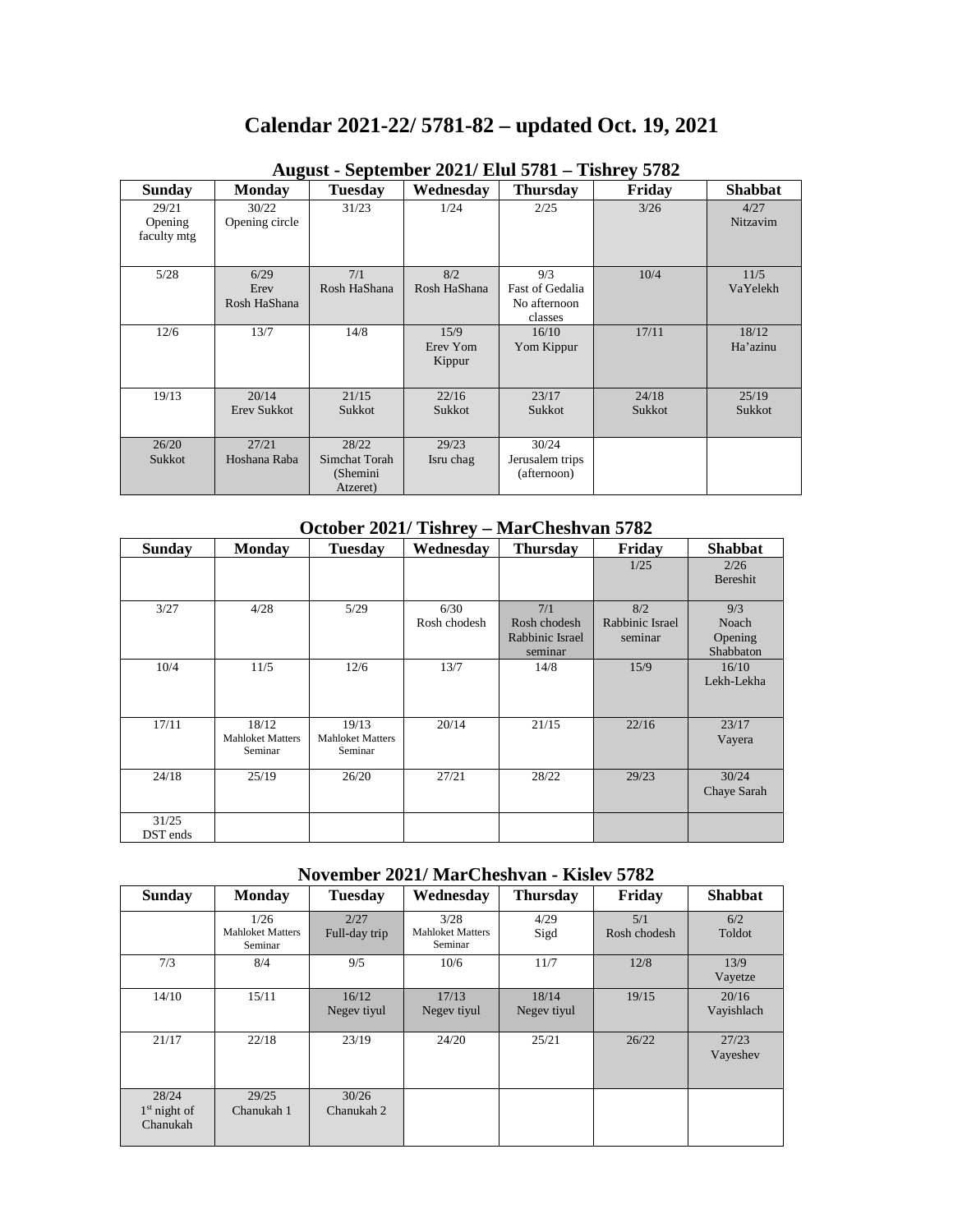| <b>Sunday</b>                     | <b>Monday</b>     | <b>Tuesday</b>                              | Wednesday          | <b>Thursday</b>    | Friday             | <b>Shabbat</b>                               |
|-----------------------------------|-------------------|---------------------------------------------|--------------------|--------------------|--------------------|----------------------------------------------|
|                                   |                   |                                             | 1/27<br>Chanukah 3 | 2/28<br>Chanukah 4 | 3/29<br>Chanukah 5 | 4/30<br>Chanukah 6<br>Rosh chodesh<br>Miketz |
| 5/1<br>Chanukah 7<br>Rosh chodesh | 6/2<br>Chanukah 8 | 7/3                                         | 8/4                | 9/5                | 10/6               | 11/7<br>Vayigash                             |
| 12/8                              | 13/9              | 14/10<br>Fast $-10^{th}$ of<br>Tevet        | 15/11              | 16/12              | 17/13              | 18/14<br>Vayehi                              |
| 19/15                             | 20/16             | 21/17<br>Jewish culture<br>renaissance trip | 22/18              | 23/19              | 24/20              | 25/21<br><b>Shemot</b>                       |
| 26/22                             | 27/23             | 28/24                                       | 29/25              | 30/26              | 31/27              |                                              |

# **December 2021/ Kislev – Tevet 5782**

**January 2022 / Tevet - Shevat 5782**

| <b>Sunday</b>                                         | <b>Monday</b>                                   | <b>Tuesday</b>                                  | Wednesday                                               | <b>Thursday</b>                                  | Friday | <b>Shabbat</b>     |
|-------------------------------------------------------|-------------------------------------------------|-------------------------------------------------|---------------------------------------------------------|--------------------------------------------------|--------|--------------------|
|                                                       |                                                 |                                                 |                                                         |                                                  |        | 1/28<br>Va'era     |
| 2/29                                                  | 3/1<br>Rosh<br>chodesh &<br>WLI seminar         | 4/2                                             | 5/3                                                     | 6/4<br>Last day of<br>first semester             | 7/5    | 8/6<br><b>Bo</b>   |
| 9/7<br>Intersession<br><b>Optional Poland</b><br>Trip | 10/8<br>Intersession<br>Optional<br>Poland Trip | 11/9<br>Intersession<br>Optional<br>Poland Trip | 12/10<br><b>Intersession</b><br>Optional<br>Poland Trip | 13/11<br>Intersession<br>Optional<br>Poland Trip | 14/12  | 15/13<br>Beshalach |
| 16/14<br>$1st$ day of second<br>semester              | 17/15<br>Tu B'Shvat                             | 18/16                                           | 19/17                                                   | 20/18                                            | 21/19  | 22/20<br>Yitro     |
| 23/21                                                 | 24/22                                           | 25/23                                           | 26/24                                                   | 27/25                                            | 28/26  | 29/27<br>Mishpatim |
| 30/28                                                 | 31/29                                           |                                                 |                                                         |                                                  |        |                    |

### **February 2022/ Shvat - Adar I 5782**

| <b>Sunday</b> | <b>Monday</b> | <b>Tuesday</b>                                  | Wednesday           | <b>Thursday</b>                                  | Friday | <b>Shabbat</b>                  |
|---------------|---------------|-------------------------------------------------|---------------------|--------------------------------------------------|--------|---------------------------------|
|               |               | 1/30<br>Rosh chodesh<br>Yom Iyun shel<br>Chesed | 2/1<br>Rosh chodesh | 3/2                                              | 4/3    | 5/4<br>Teruma                   |
| 6/5           | 7/6           | 8/7                                             | 9/8                 | 10/9<br>Multi-narrative<br>modern Israel<br>trip | 11/10  | 12/11<br>Tezaveh                |
| 13/12         | 14/13         | 15/14                                           | 16/15               | 17/16                                            | 18/17  | 19/18<br>Ki Tisa                |
| 20/19         | 21/20         | 22/21                                           | 23/22               | 24/23                                            | 25/24  | 26/25<br>Vayakhel<br>/ Shekalim |
| 27/26         | 28/27         |                                                 |                     |                                                  |        |                                 |